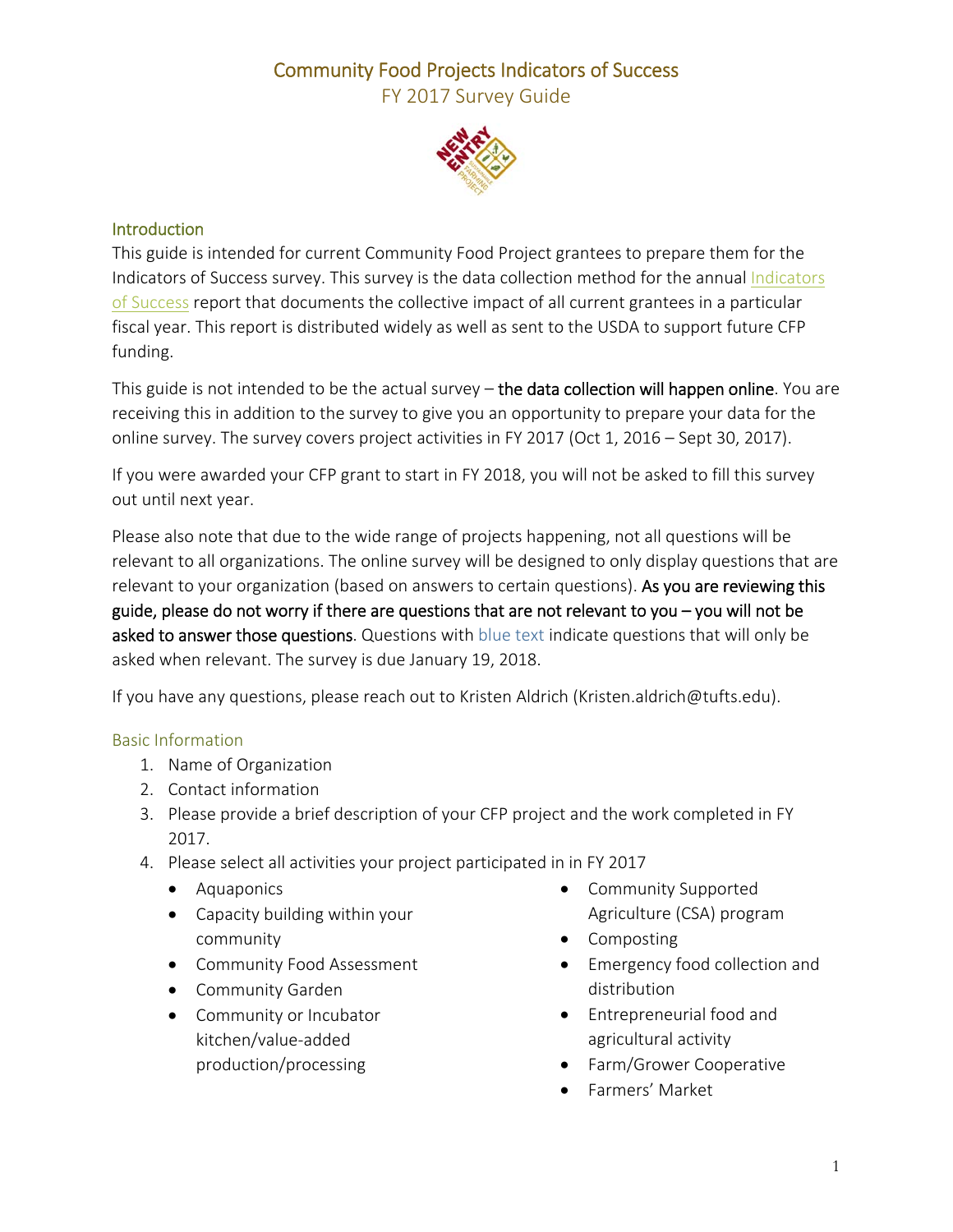FY 2017 Survey Guide

- Farm to School
- Food access and outreach
- Food-buying cooperative
- Food hub
- Food policy council/network
- Hydroponics
- Immigrant/Migrant farm project
- Incubator farm
- Job skills/training
- Local food distribution
- Micro-enterprise/Entrepreneur skill training
- Nutrition and health education
- Planning Grant
- Promoting Local Food Purchases
- Restoration of traditional agriculture/foods
- **•** Training and Technical Assistance
- Urban Agriculture
- Youth/School gardening or agriculture project
- Other
- 5. What was the approximate % of time spent on each of the activities you participated in?
- 6. What is the diversity on your staff?
	- Languages spoken
	- Races represented
	- Cultural groups represented
	- $\bullet$  other
- 7. In your opinion, what was the greatest impact of your project in FY 2017?
- 8. In what ways does your community feel the impact of your project? Business owners? Community members? Others?
- 9. What are the unique factors affecting how people in your community eat?
- 10. Please explain the capacity building work you're doing in your community.
- 11. Please explain the nutrition and health education work you're doing.

### Beneficiaries

We would like to define beneficiaries in two levels, direct and indirect beneficiaries.

Direct beneficiaries – People who benefited directly from your CFP. Examples include people who participated in trainings, CSA customers, community gardeners you facilitate or any other direct beneficiary.

Indirect beneficiaries – People who benefit from your programs, but who you do not work with directly. Examples include farmers' market customers, healthy corner store customers or anyone else who is benefiting indirectly.

12. In FY 2017, did you:

- Provide training
- Provide or sell food
- Work with partner organization
- Have volunteers
- Facilitate use of Federal Assistance Benefits
- Host events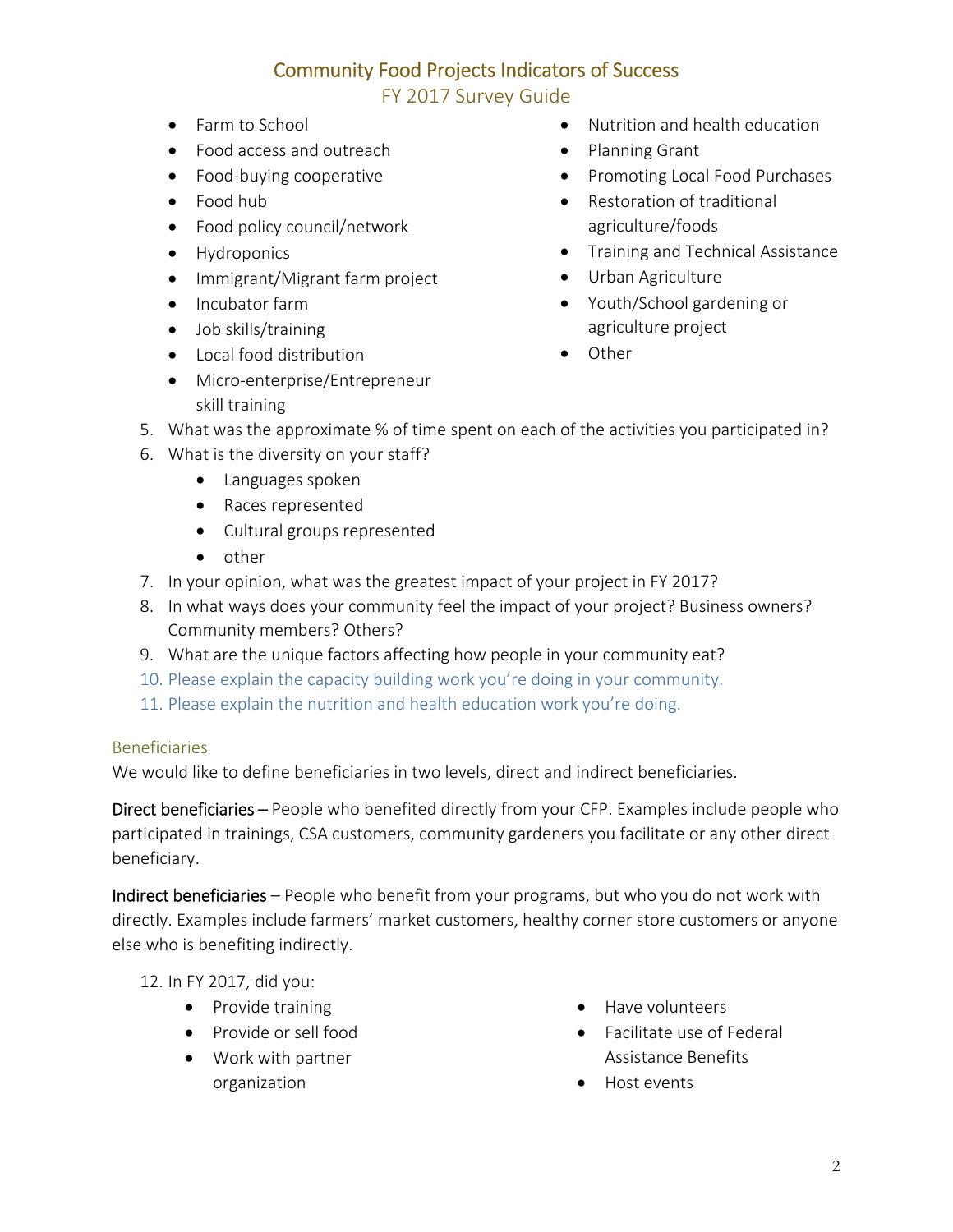### FY 2017 Survey Guide

- 13. Who were the direct beneficiaries of your project in FY 2017?
	- Farmers (growing food to sell)
	- Youth
	- Seniors
	- Women
	- People with low income
	- StrikeForce communities
	- Promise zone
	- Head Start
	- Native American/Eskimo/Aleut
	- People with English as a second language

14. How many direct beneficiaries did you have?

- Total
- Seniors
- Women
- People with low income
- **•** StrikeForce communities
- Promise zone
- Head Start
- Native American/Eskimo/Aleut
- Asian or Pacific islander
- Black or African American
- 15. What was the total number of food recipients/customers for your project in FY 2017?
	- **•** Direct Customers
	- Recipients
- 16. Total number of youth who:
	- Were involved in your project
	- Received training through your project
- 17. Total number of farmers you worked with in FY 2017 who were:
	- Socially disadvantaged
	- Participating in direct markets
	- Receiving training through your program
- Asian or Pacific islander
- Black or African American
- Hispanic or Latino
- Bi-racial or multi-racial
- **•** General public
- Other
- Vendors/Business owners
- Veterans
- Immigrants
- **•** Hispanic or Latino
- Bi-racial or multi-racial
- **•** General public
- **•** Organizations
- Other
- Vendors/Business owners
- Veterans
- Immigrants
- People with English as a second language
- Estimated indirect customers
	- Other
	- Received meals
	- Number of meals served?
	- Benefited in another way
	- Farmers benefiting in another way
	- Women
	- Of races/ethnicities other than White/Caucasian
- 18. How many of the farmers you work with live on their farm income as their primary income?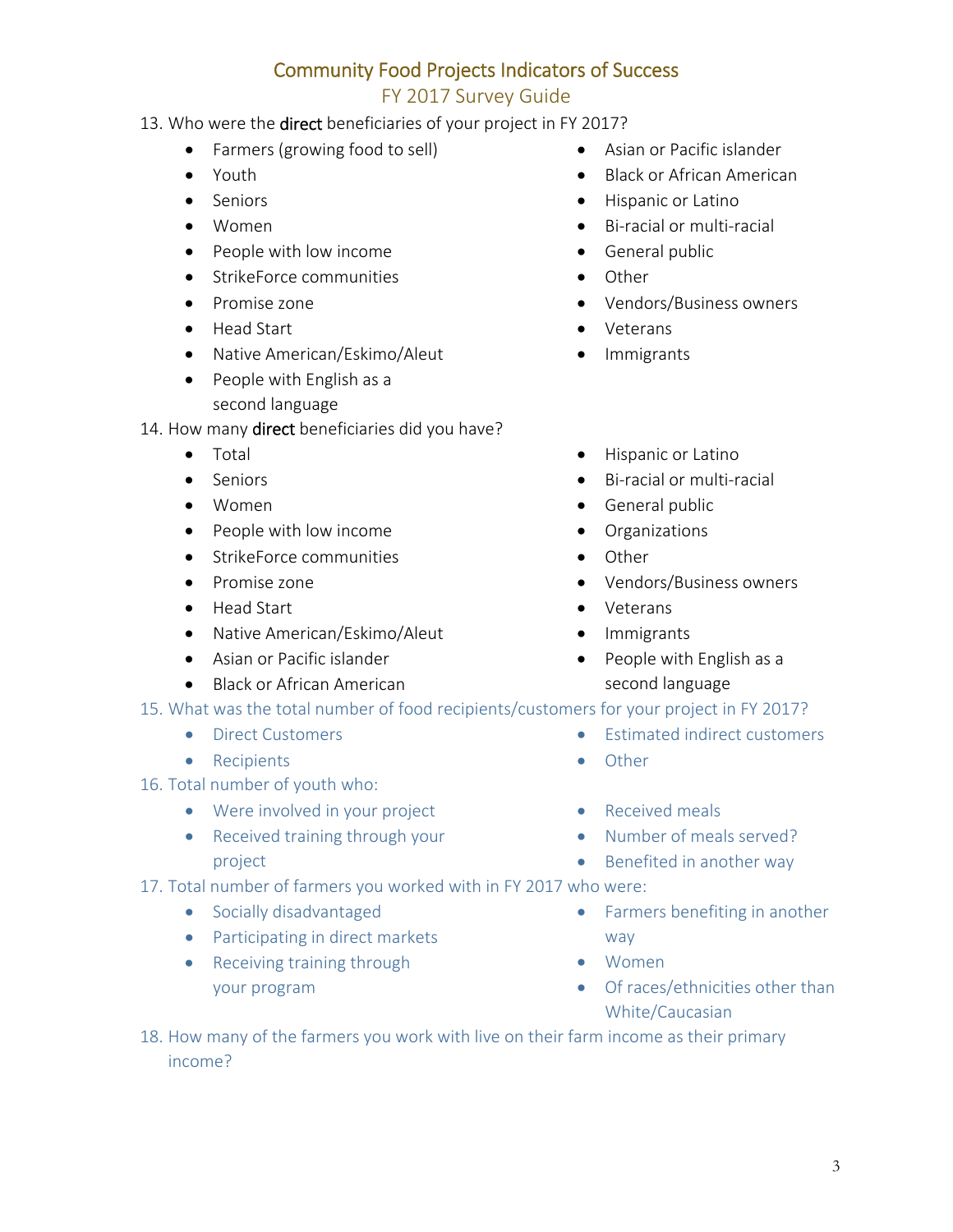4

# Community Food Projects Indicators of Success

FY 2017 Survey Guide

- 19. In what ways has your project had an impact in the lives of the farmers you're working with?
- 20. Have the farmers you're working with changed their growing practices while working with your project? In what ways?
- 21. How many indirect beneficiaries did you have (estimation is okay)?
- 22. How did people benefit indirectly from your project in FY 2017?
- 23. Please explain the number and variety of activities designed to educate socially disadvantaged populations about nutrition, food systems and food justice.
- 24. How many community and business partners of color did you work with in FY 2017?
- 25. Please report the number of training programs/sessions facilitated and the number of participants involved in each:
	- Apprenticeship/Internship
	- Classroom-based course/workshop
	- College credit classes
	- Conferences/symposia
	- Field days/farm visits/trips
	- Information service
	- Job readiness training
- Land linking
- Mentoring programs
- Networking/Matchmaking events
- On-site demonstration
- Online learning
- Train-the-trainers

program

• Other

- Other
- Total All programs (give total)
- 26. What were the topics of your trainings?
- 27. Do you have training materials available for non-English speakers?
- 28. What was the duration of your job readiness training (1 session, or multiple sessions)?
- 29. Do you know the impact of the training (increased employment rates, higher paying jobs etc.)?
- 30. Which federal assistance programs are you facilitating? Please select all that apply.
	- SNAP
	- WIC
	- Senior farmers' market
		- nutrition program
- 31. How are you facilitating use of these benefits?
- 32. How many people from the different program are you working with/facilitating use for?
	- WIC recipients
	- SNAP recipients
	- Senior farmers' market nutrition program

**•** Farmer's market nutrition

Farmer's market nutrition

- program recipients
- Other
- 33. Has use increased or decreased in the last year (if you have been doing this for more than one year)?
- 34. If you do not know how many people benefited, please provide an estimate here and explain how they were using the benefits.
- 35. How many events did you hold?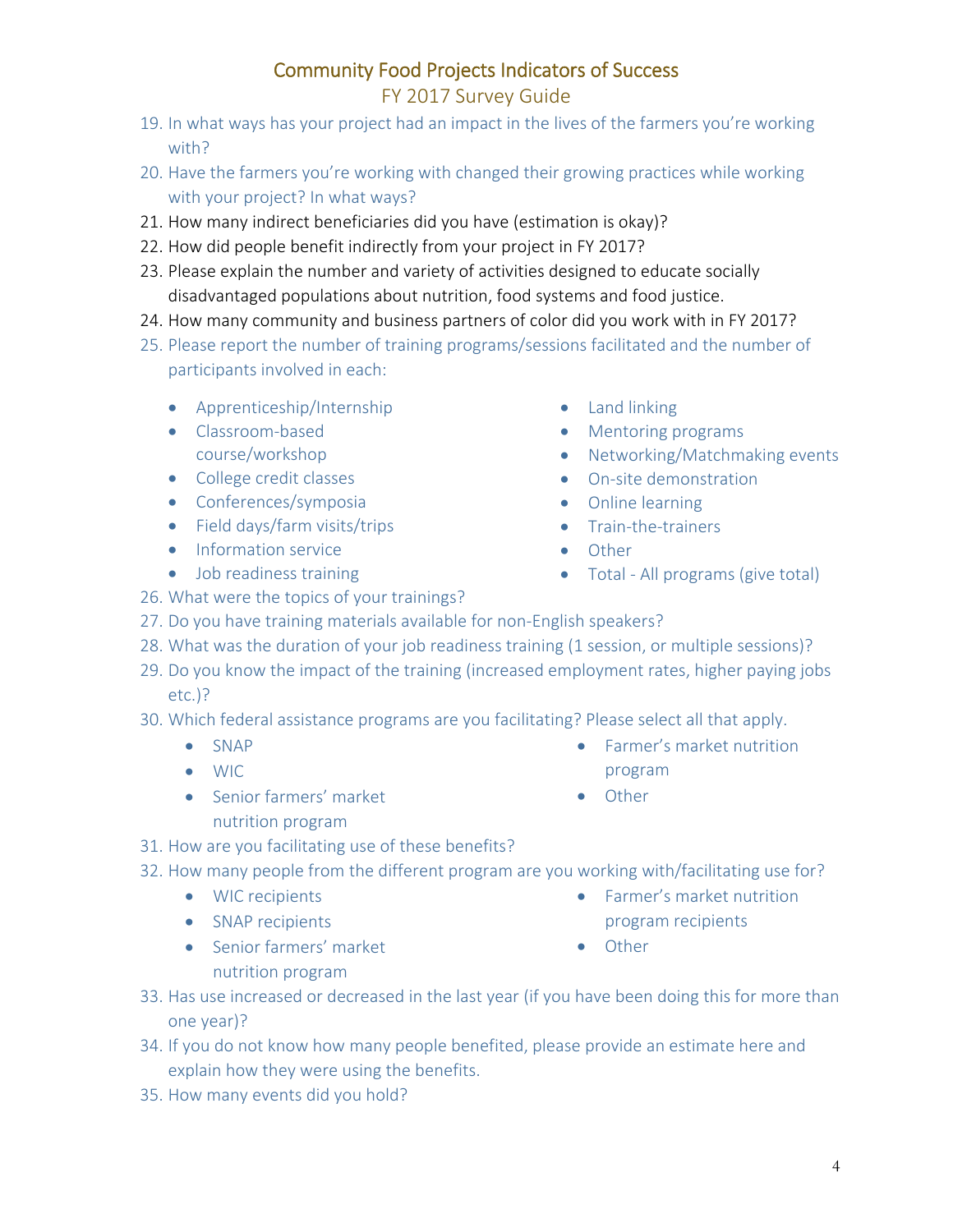### FY 2017 Survey Guide

- 36. What was the nature of the events?
- 37. What was the total attendance at the events?
- 38. Are these attendees counted in your direct beneficiary count earlier in this survey?
- 39. How many partner organizations did you work with in FY 2017? (They don't need to be written into the grant, just active partnerships).
- 40. How many of these partnerships with other organizations represented new partnerships?
- 41. How have they contributed to the overall results of your project?
- 42. How many volunteers worked on your project in FY 2017?
	- Volunteers Total volunteer hours
- 

• Process food Sell food

Compost food

• Other

**•** Goats  $\bullet$  Pigs • Poultry • Cattle **•** Other

43. What type of training did you provide to your volunteers?

#### Food and Land

44. Which of the following did you do in FY 2017? Please select all that apply.

- **•** Grow food
- Glean food
- Purchase food
- Distribute food
- Donate food
- 45. Were you growing in an urban setting?
- 46. How many pounds of food did you grow?
- 47. If you measured yield in something other than pounds, please put your yield here.
- 48. Have your growing practices changed since you started this project? If so, how?
- 49. What practices are you using to manage the land sustainably? Please mention any measures that have been effective in mitigating the effects of climate change.
- 50. What types of food are you growing/producing? Please select all that apply.
	- Vegetables
	- **•** Orchards
	- **•** Berries
	- **•** Grains
	- Herbs
	- Sheep
- 51. How many different crops do you grow?
- 52. Which ethnic populations did you grow crops for?
- 53. How many acres of land did you grown on?
	- Sustainable land management
	- **•** Certified organic
	- Organic practices, but not certified
- Integrated pest management
- **•** Conventional
- Other
- 54. If you filled in acres for more than one growing practice, are they duplicated?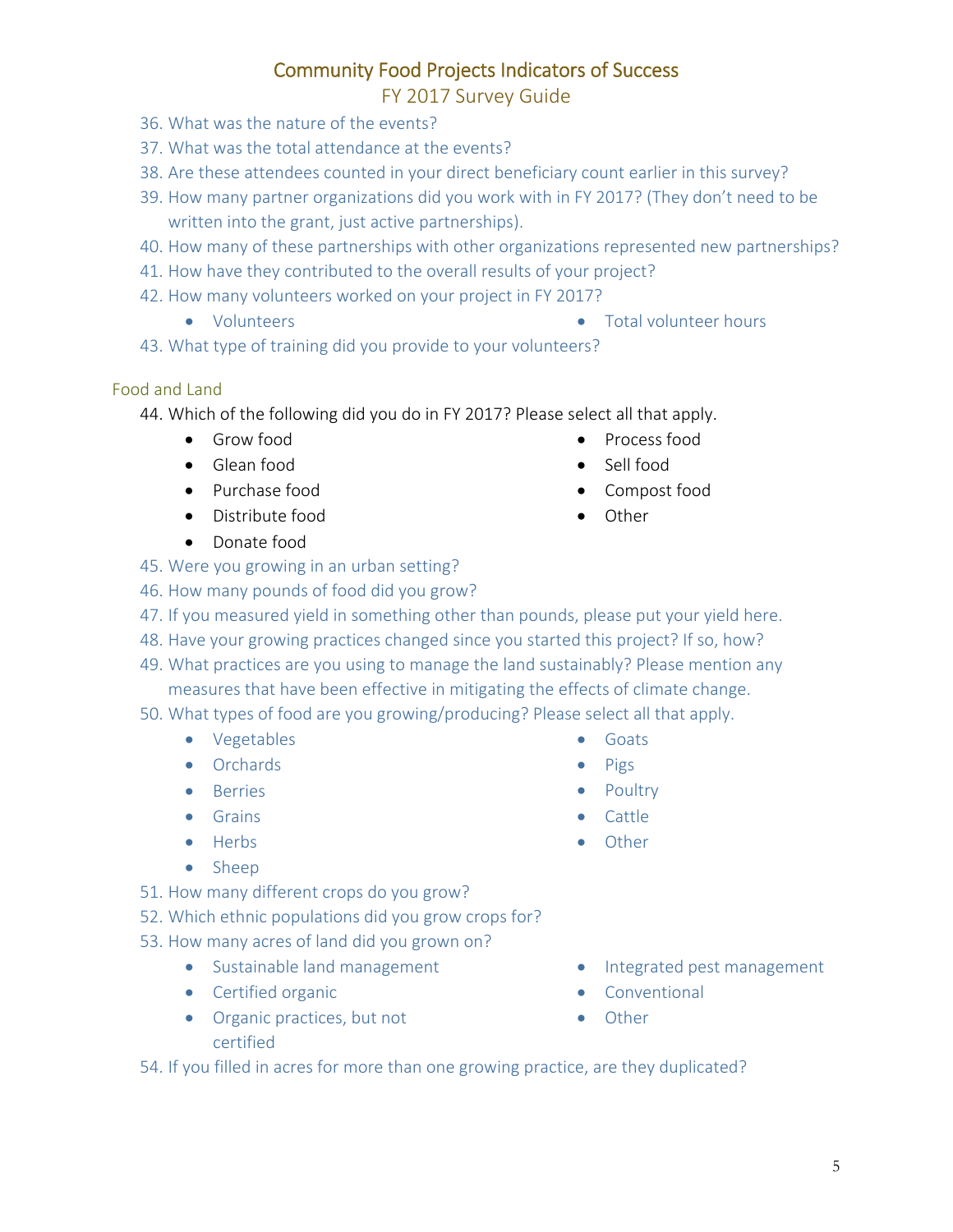### FY 2017 Survey Guide

- 55. If you don't measure your land use in acres, please put the amount of land you used here.
- 56. How many distinct parcels do you grow on?
- 57. For each parcel, what's your tenure situation?
	- Own the land
	- Short-term lease
	- Long-term lease
- 58. How many different owners are you working with?
- 59. How many pounds of food did you glean in FY 2017?
- 60. What did you do with the food you gleaned?
- 61. How many pounds of food did you purchase?
- 62. Who did you purchase food from in FY 2017?
	- Farmers participating in your program
	- Food distributors
	- Small scale farmers
- 63. What were the growing methods used for the food you purchased?
	- **•** Certified organic
	- Sustainable land management techniques
	- **•** Conventional
- Informal agreement
- other

- Large scale farmers
- **•** Grocery store
- Other
- Integrated pest management
- Organic, but not certified
- Other
- Don't know

• Food bank Other

• Direct to consumer

- 64. How many pounds of food did you distribute in FY 2017?
- 65. Did you own the food you distributed?
- 66. Who did you distribute food to in FY 2017?
	- Schools
	- **•** Hospitals
	- **•** Retail
	- **•** Restaurants
- 67. How many pounds of food did you donate?
- 68. Who did you donate food to?
- 69. How many pounds of food did you process?
- 70. What type of food did you process?
- 71. What value-added products did you make?
- 72. How many pounds of food did you sell?
- 73. Is there overlap between pounds sold and distributed?
- 74. If so, how much?
- 75. What percent of your customers/markets are located in a food desert?
- 76. Who did you sell food to in FY 2017?
	- Schools
	- **•** Hospitals
- Retail stores
- **•** Restaurants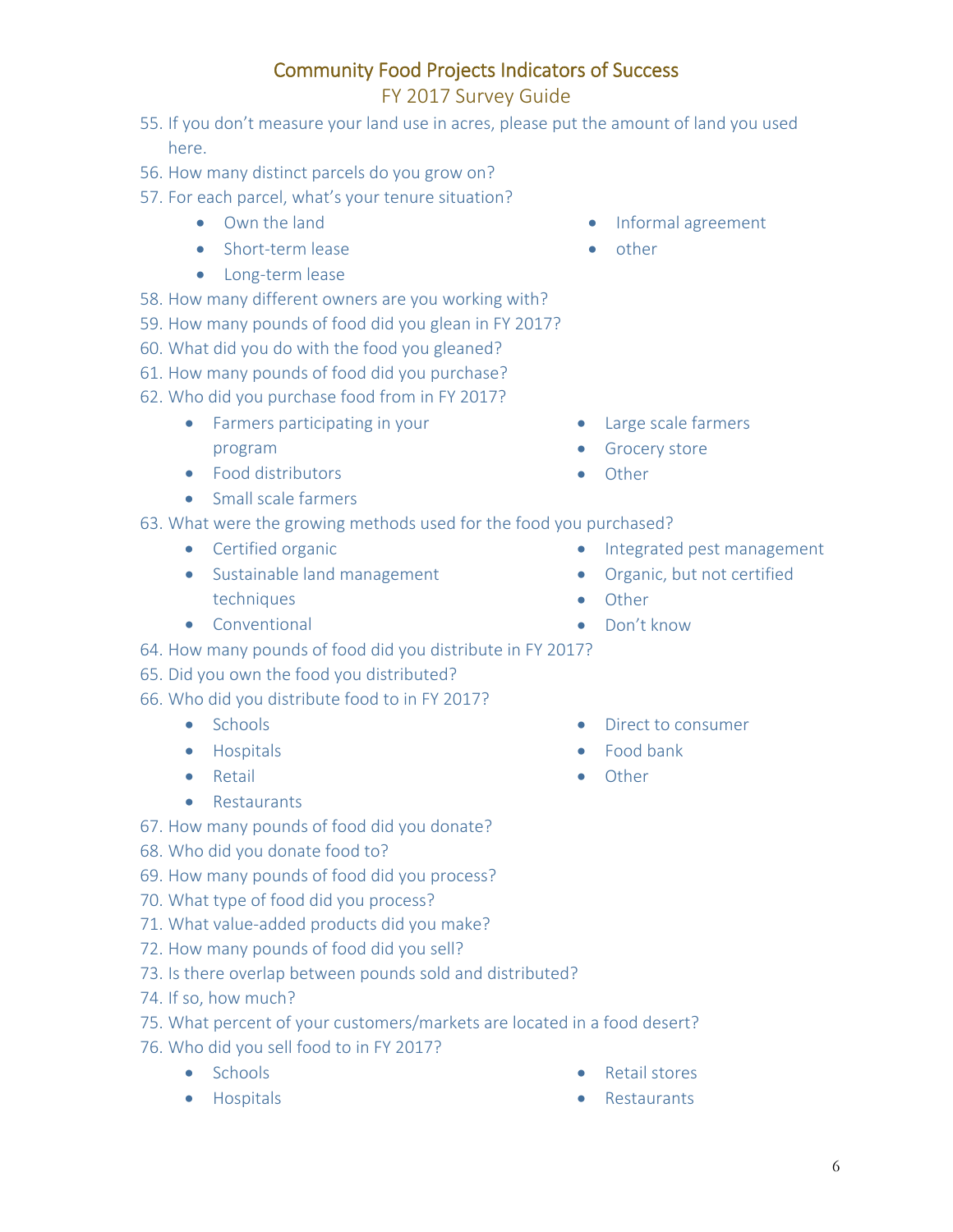FY 2017 Survey Guide

- 
- Direct to consumer **EXECUTE:** The Healthy corner stores
- Other

77. What is the amount of sales and total number of customers for each below?

• Total • Schools

**•** Hospitals • Retail stores

- **•** Restaurants
- Direct to consumer
- Healthy corner stores
- Other

 $\bullet$  other

- 78. How much did you compost? Fill in response for whichever method you use.
	- Pounds of food inputted
	- Pounds of compost produced
- 79. Is this your first year operating a farmers' market?
- 80. In how many different locations do you operate farmers' markets?
- 81. Is your market(s) mobile?
- 82. Does your market(s) accept SNAP/EBT?
- 83. How frequently did each operate (# of days/week)?
- 84. How many weeks out of the year did it (they) operate?
- 85. What is the estimated average attendance at each of your markets?
- 86. How many total vendors sell at your all markets?
- 87. What was the total sales at all your markets in FY 2017?
- 88. Has your market grown since last year?
	- Increased customers (% increase)
	- Increased vendors (% increase)
	- Increased sales (% increase)
- 89. If yes, how were you able to grow your market?
- 90. What is your vendor retention rate?
- 91. How many languages are spoken by your:
	- Vendors
	- **Customers**
	- Market staff
- 92. How many different community gardens do you operate?
- 93. What is the total number of plots for all gardens combined?
- 94. What is the total number of different gardeners at all of your gardens?
- 95. How many languages are spoken by your gardeners?
- 96. Are these gardeners counted under you direct beneficiaries earlier in this survey?

### Economic Impacts

- 97. Please indicate the numbers below that apply to your project in FY 2017.
	- Number of direct jobs created
- Number of indirect jobs created

Number of jobs retained

Number of markets expanded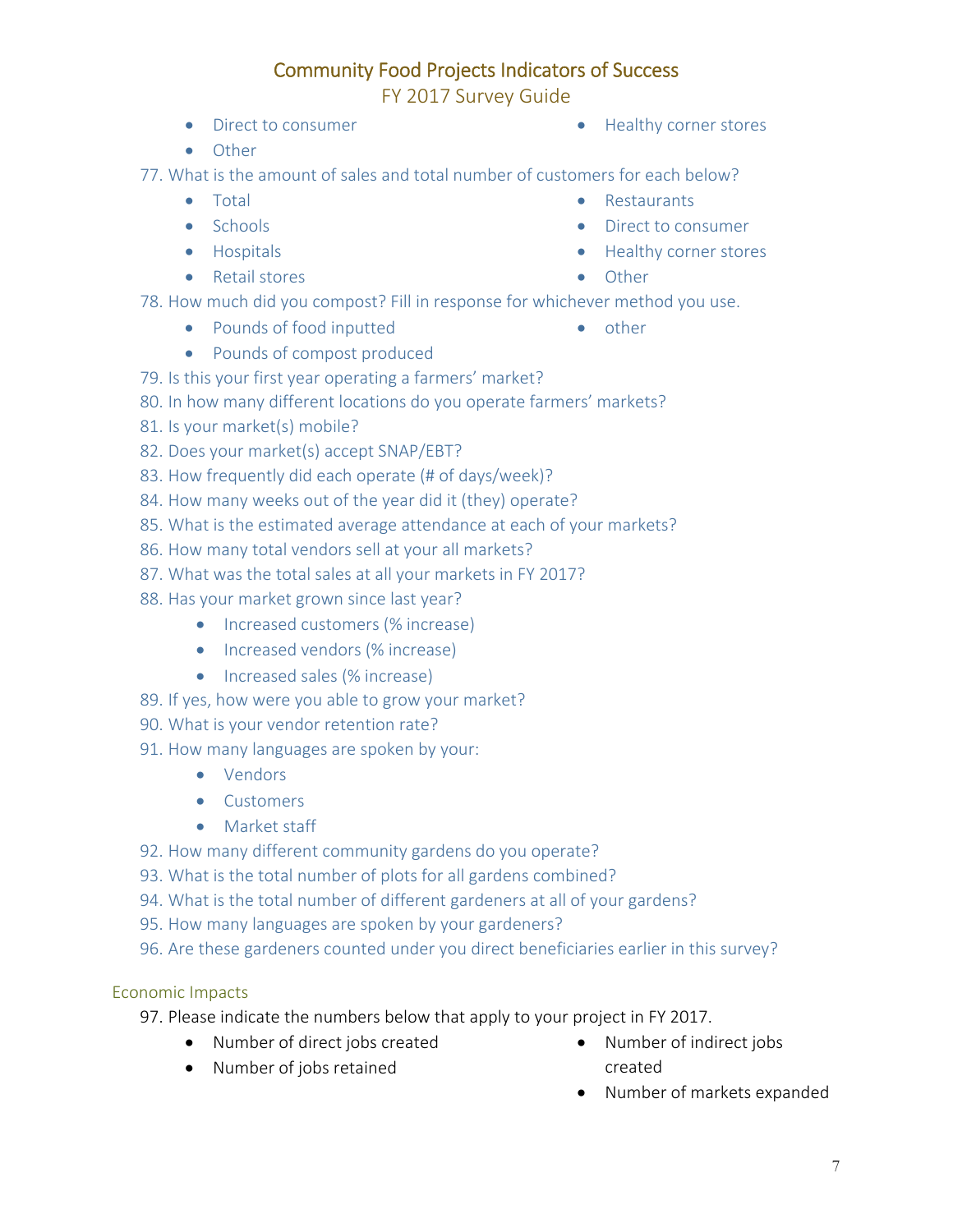FY 2017 Survey Guide

- Number of new markets established
- Market sales increased by \$ and %
- Micro-enterprise opportunities started or supported
- Community kitchens built or significantly enhanced
- Farmers' markets started
- Farms started or build on
- CSAs started
- CSAs operated (included CSAs listed above)
- 98. Did you expand your customer base by reaching new populations such as new ethnic groups, additional low income/low access populations, new businesses, etc.? If so, how?
- 99. Did you help prepare any business plans in FY 2017? How many?
- 100.What impact has your project had on locally owned businesses in your community in FY 2017?
- 101.Are there other ways your project has had an economic impact in FY 2017? Please explain.

#### Community leadership and Food Policies

- 102. How many people assumed new or enhanced leadership roles in the community as a result of your project in FY 2017?
	- Total
	- Race/ethnicity other than white/Caucasian
- 103. Please indicate the number of:
	- food policy councils/networks formed or operated
	- **•** organizations represented on the council(s) or network(s)
	- Individuals on the council(s) or network(s)
- Youth
- Women
- Food polices created in FY 2017
- Individuals of race/ethnicity other than white/Caucasian on the council(s) or network(s)
- 104. What were the food policies your project was part of creating in FY 2017?
- 105. How have these food policies impacted your community?
- 106. What was the total number of Community Food Assessments completed in FY
	- 2017?
- 107. How many residents live in the area covered by the assessment(s)?

#### Evaluation Techniques & Project Process

- 108. What are the main challenges you have with implementing your project?
- 109. Please describe your evaluation process.
- 110. What are your challenges with evaluation?
- 111. Do you have any best practices to share?
- 112. If you have any final thoughts you think we should know about your CFP project in FY 2017, please share them here.